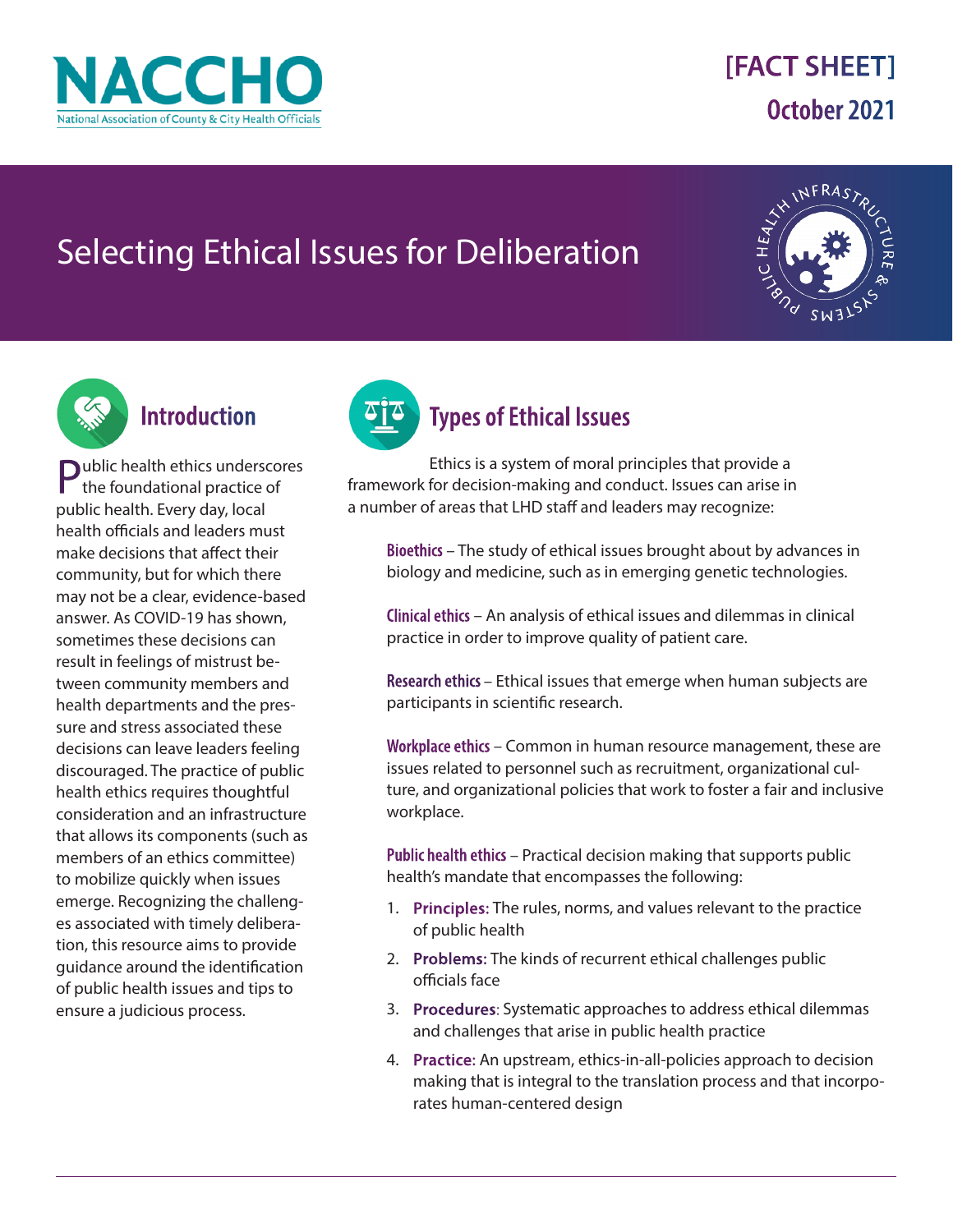

### **How do you know if it's a public health ethics issue?**

Public health ethics issues have a number of characteristics that distinguishes it from other types of ethics:

- i. **Focus is on populations and communities** Collective good takes precedence over individual choice
- ii. **Legal authority vested to enact and enforce law** Decisions around public health ethics issues arise from the tensions of LHOs considering how to carry out public health authority while balancing public welfare against individual autonomy.
- iii. **Societal consent through political process, public engagement** – Many actions that are required of the affected individuals may or may not be adhered to (e.g., Mask mandates during CO-VID). Individuals will vote for policy makers that are able to influence the reach of public health authorities in various states.
- iv. **Social good and avoiding social harm**  Similar to the ethical obligation in medicine "do no harm" to the patient, public health leaders must consider options that avoid social harm and do social good, even if it means sacrificing efficacy.
- v. **Social justice and equity** Many public health ethics issues are rooted in social justice by examining the fair and balanced distribution of resources between groups.

Examples include:

- 1. Sexually transmitted diseases and contact tracing
- 2. Mandated treatment for multidrug resistant tuberculosis
- 3. Prioritize vaccine allocations during an outbreak

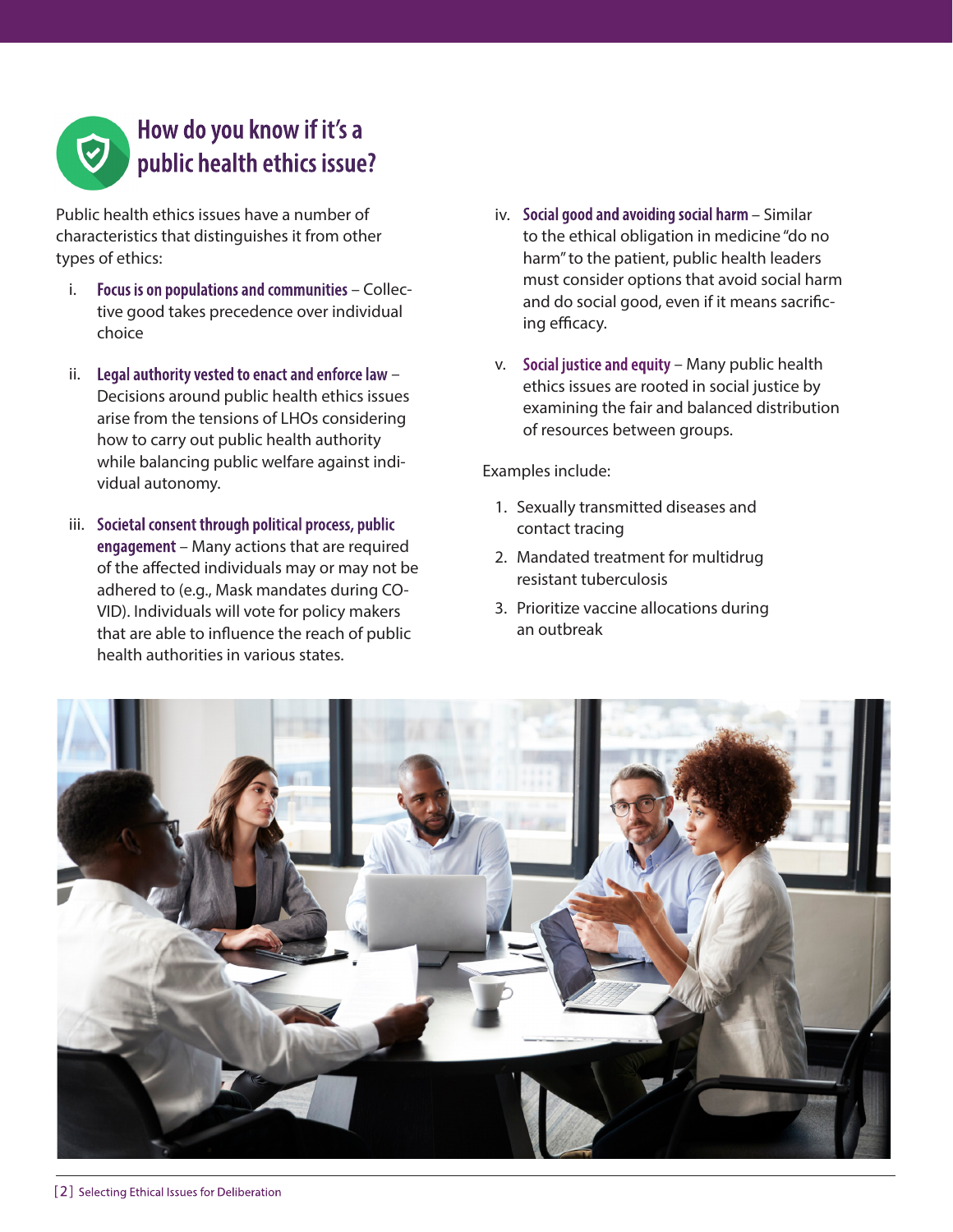

## **Selection and Deliberation of Public Health Ethics Issues**

One of the challenges in ethical deliberation is the time that it takes to convene a committee, invite outside relevant stakeholder, and provide recommendations and insights. Often, immediate and decisive action is needed when it comes to key public health issues, so this process may be condensed or overlooked entirely even though the nature of the issue may benefit from stakeholder engagement. The following points offer tips for when to consider engaging the ethics committee around a public health ethics issue and how to ensure the appropriate infrastructure is in place to assemble the group quickly and efficiently.

#### **Considerations for determining an appropriate public health ethics issue to the ethics board or committee:**

- 1. Would the decision mean a decrease in individual autonomy or choice?
- 2. Does adoption of the decision require the support of multiple stakeholders with different interests?
- 3. Does the decision require considerations that go beyond what is outlined in public health law and policies?
- 4. Is there an emotional investment of stakeholders in the issue in which the decision may bring up feelings of embarrassment, fear, anger, etc.?
- 5. Would LHD leader benefit from a collective deliberative process to support decision making in order to increase compliance?

#### **Regularly practice deliberation and facilitation**

While the ethics committee may not be asked to deliberate on issues of a regular basis to support the health department, it is beneficial to practice the techniques of successful deliberation by working through case examples. Before engaging in the deliberation, it is helpful to conduct a brief stakeholder analysis to ensure the appropriate voices are represented at the table, including those that provide varied perspectives and interests in the issue.

Ethics issues for practice deliberation may be determined by suggestion of committee members, identified from the media, or by working through case studies, such as those offered by the CDC.

The **[Good Decision Making in Real Time](https://www.cdc.gov/os/integrity/phethics/docs/Student_Manual_Revision_June_3_2019_508_compliant_Final_with_cover.pdf)** student handbook offers a three-step ethical analysis framework for questions to help facilitate the deliberation.



#### **Ensure Varied Stakeholders are Represented on the Committee**

While each issue may require the addition of particular members, it is helpful to have a diverse committee in place as a foundation. The NACCHO resource "So You Want to Start an Ethics Committee" provides tips and suggestions for considering and recruiting members from various sources.

#### **Have a process in place for convening the committee and addressing issues**

In order to convene the committee quickly and efficiently, members should be clear on expectations and roles for participation. Having a committee charter is a good way to outline core values and establish processes. **[NAC-](https://www.naccho.org/programs/public-health-infrastructure/ethics)[CHO's Public Health Ethics page](https://www.naccho.org/programs/public-health-infrastructure/ethics)** provides some example charters as well as guidance for establishing committee processes.